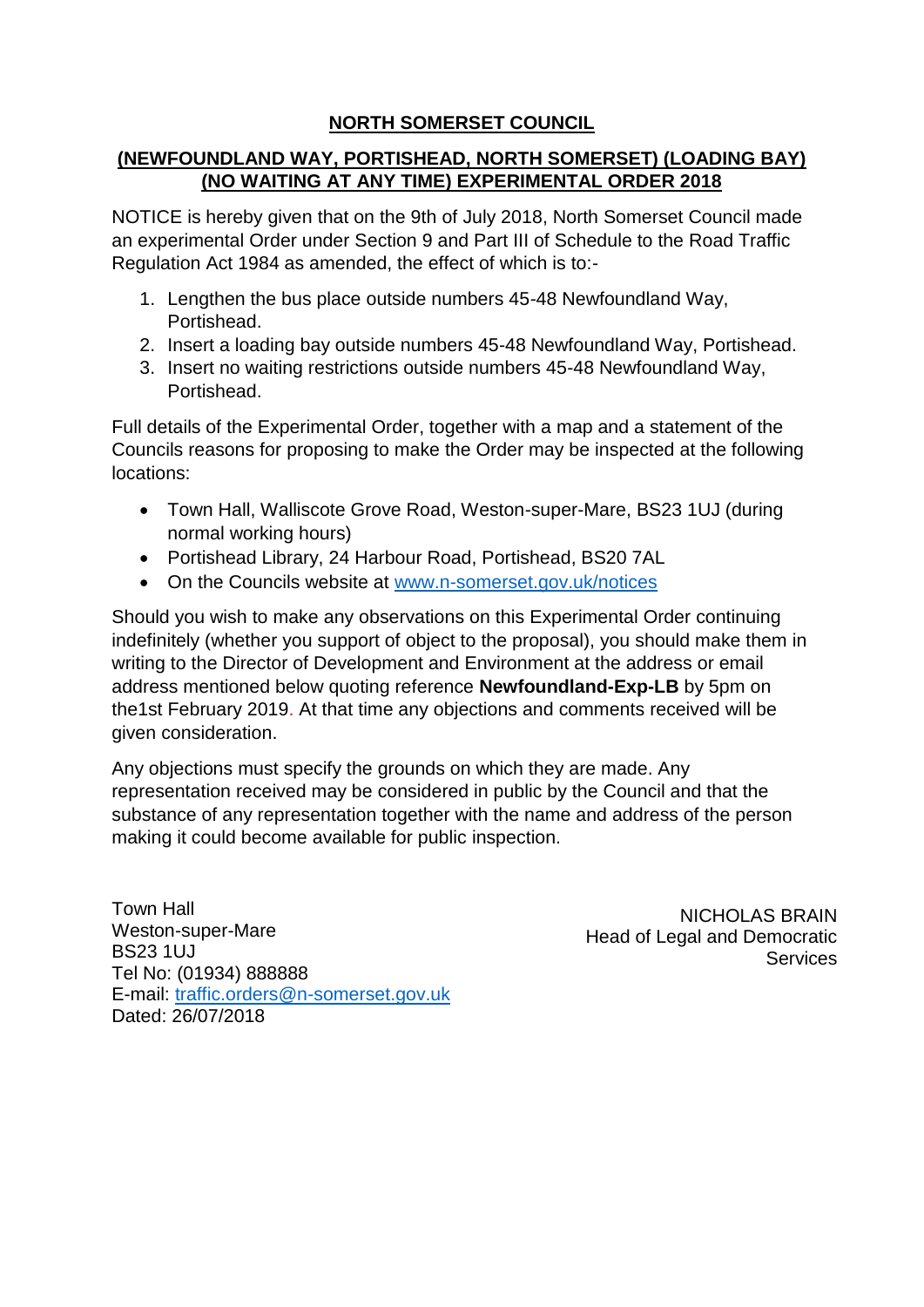# **NORTH SOMERSET COUNCIL**

# **(NEWFOUNDLAND ROAD, PORTISHEAD, NORTH SOMERSET) (LOADING BAY) (NO WAITING AT ANY TIME) EXPERIMENTAL ORDER 2018**

NORTH SOMERSET COUNCIL, in exercise of its powers under Section 9 of the Road Traffic Regulation Act of 1984, as amended (hereinafter referred to as "the Act of 1984") and other all other enabling powers, after consultation with the chief officer of police in accordance with Part III of Schedule 9 to the Act of 1984, hereby makes the following Order:-

- 1. This Order shall come into operation on the **9 th day of July 2018** and may be cited as the North Somerset Council (Newfoundland Way, Portishead, North Somerset) (Loading Bay) (No Waiting At Any Time) Experimental Order 2018.
- 2. In this Order-

"loading bay" means any of the sides or lengths of roads specified on the Plan attached to this Order where activities other than loading and unloading by all vehicles of permitted vehicles are prohibited.

- 3. Save as provided in Articles 5 and 6 the length of road specified in the plan attached to this Order is hereby a loading bay.
- 4. Save as provided in Articles 5 and 6 no person shall, except upon the direction of a police constable in uniform cause any vehicle to wait on the lengths of road specified in the plan attached to this Order.
- 5. Nothing in Article 3 shall render it unlawful to cause or permit any vehicle to wait in any of the lengths of road or on any of the sides of road referred to in the Schedule for so long as may be necessary to enable:
	- (a) a person to board or alight from the vehicle;

(b) the vehicle, if it cannot conveniently be used for such purpose in any other road, to be used in connection with any of the following operations, namely-

(i) building, industrial or demolition operations;

(ii) the removal of any obstruction to traffic;

(iii) the maintenance, improvement or reconstruction of the said lengths of road or sides of road;

(iv) the laying, erection, alteration or repair in, or in land adjacent to, the said lengths of road or sides of road of any sewer or of any main, pipe or apparatus for the supply of gas, water or electricity or of any telecommunication apparatus;

(c) the vehicle, if it cannot conveniently be used for such purpose in any other road, to be used in the service of a local authority, the Environment Agency, a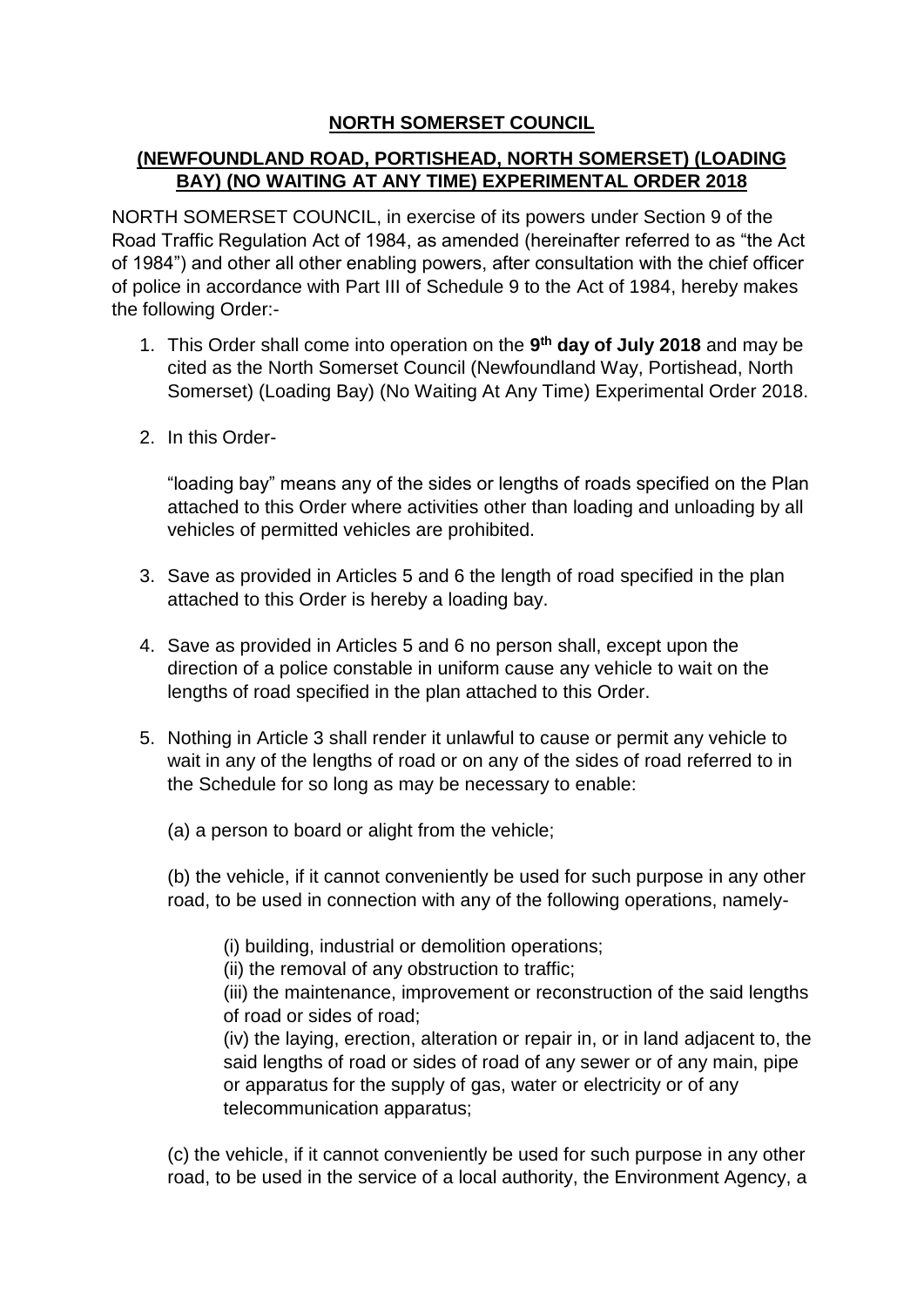water undertaker or sewerage undertaker in pursuance of statutory powers or duties;

(d) the vehicle of a universal service provider (as defined in Section 4(3) and (4) of the Postal Services Act 2000) to be used for the purpose of delivering and/or collecting mail;

(e) the vehicle to take in petrol, oil, water or air from any garage situated on or adjacent to the said lengths of road or sides of road;

(f) the vehicle to be used for fire brigade, ambulance or police purposes in an pursuance of their duties;

(g) where the person in control of the vehicle,

(i) is required by law to stop;

(ii) is obliged to stop so as to prevent an accident; or

(iii) is prevented from proceeding by circumstances outside his/her control; or

(h) any security company armoured vehicle to be used for the purpose of delivering or collecting money.

Given under the Common Seal of North Somerset Council the 6th day of July 2018.

THE COMMON SEAL of )

NORTH SOMERSET )

COUNCIL was hereunto )

affixed in the presence of )

Head of Legal and Democratic Service